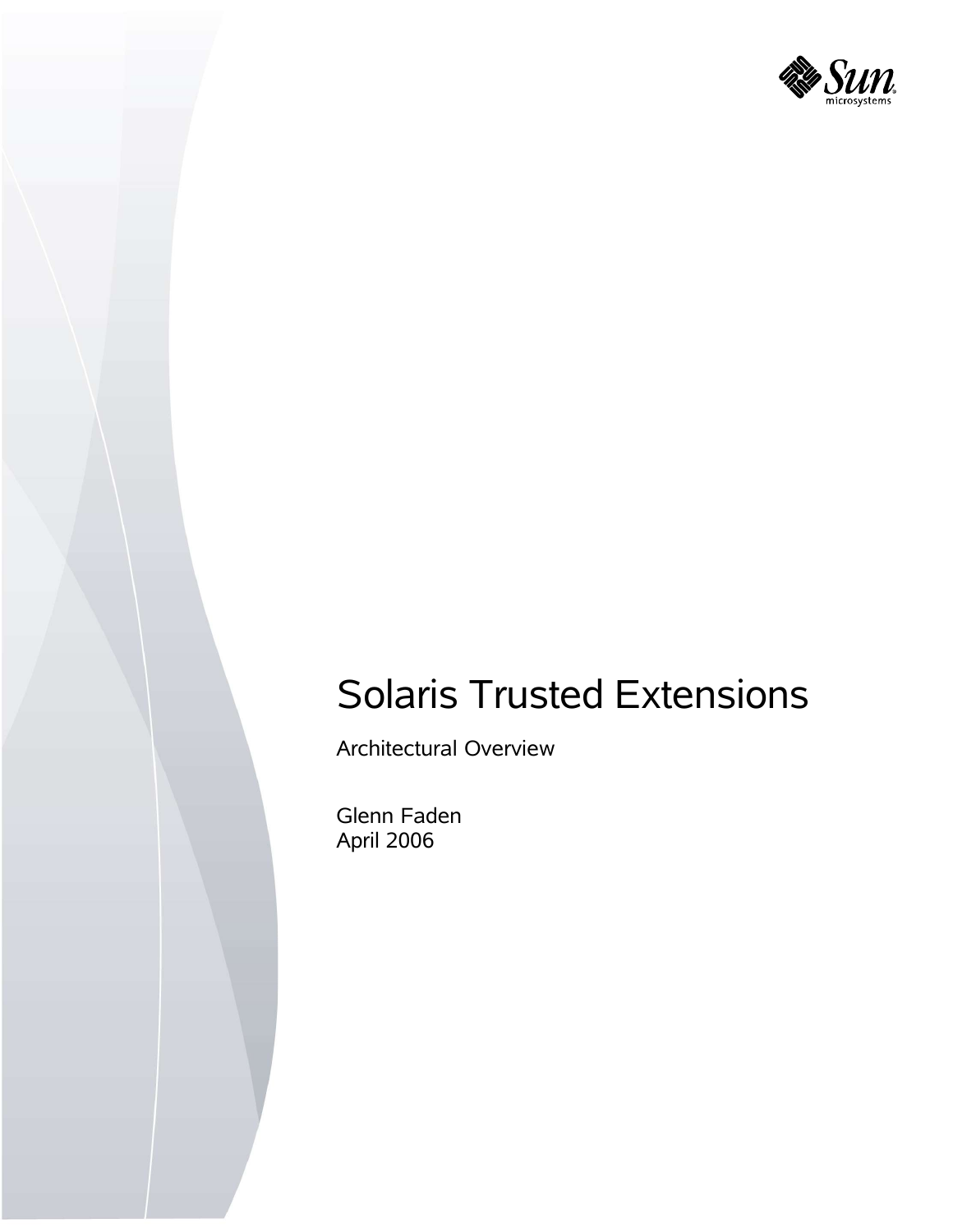# **Table of Contents**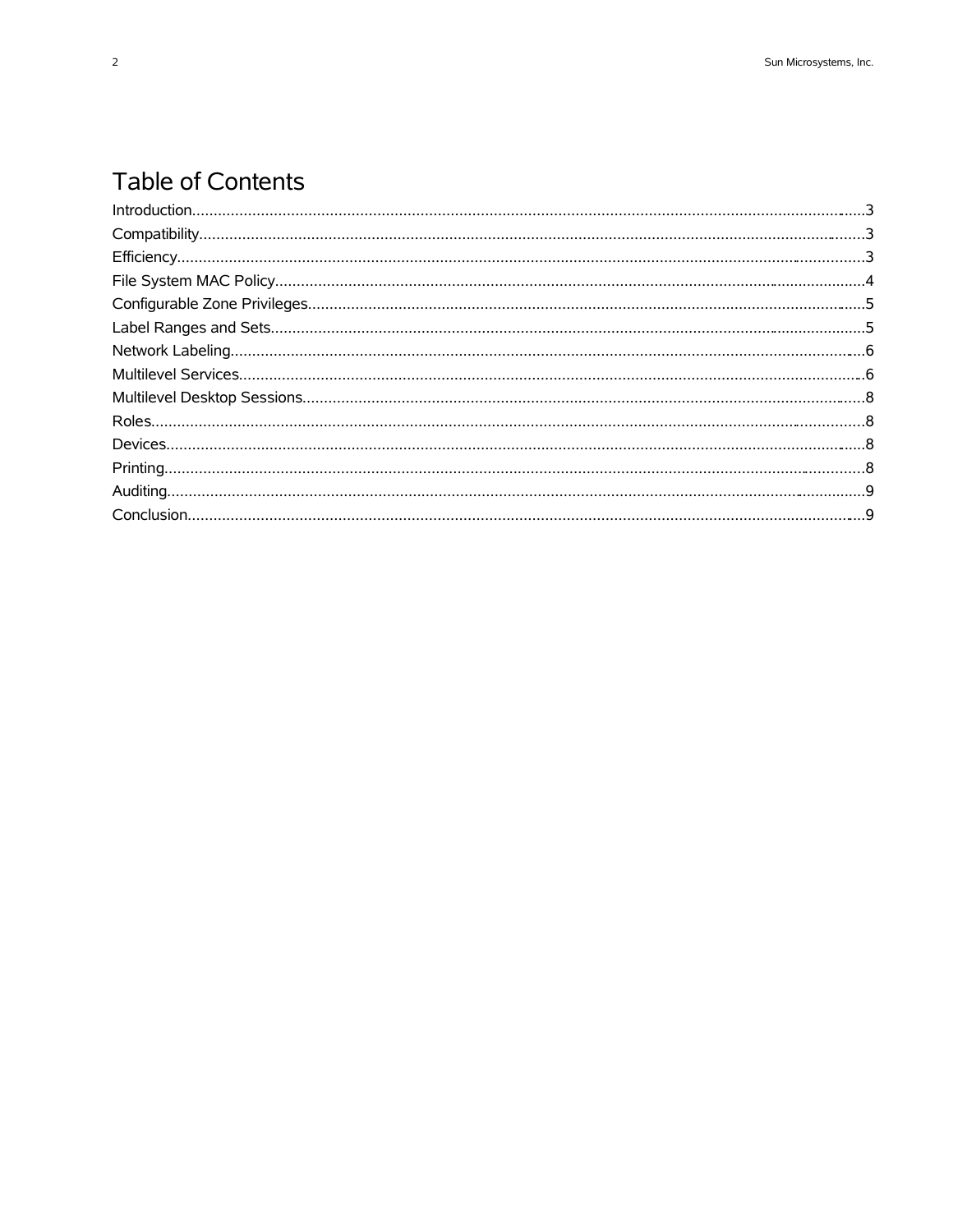# Introduction

**Solaris™ Trusted Extensions** is an optionally-enabled layer of secure labeling technology that allows data security policies to be separated from data ownership. While it has its roots in the multilevel **Trusted Solaris 8** OS, it has been integrated into the standard Solaris 10 Operating System. This new approach allows the Solaris operating system to support both traditional Discretionary Access Control (*DAC*) policies based on ownership, as well as label-based Mandatory Access Control (*MAC*) policies. The label-based policies for file systems and networks are light-weight and have been implemented within the standard Solaris 10 kernel, services and utilities. Unless the Trusted Extensions layer is enabled, all labels are equal so the kernel is not configured to enforce the MAC policies. For efficiency, a boolean value is maintained in the kernel to indicate whether labeling comparisons should be used in policy enforcement.

When the label-based MAC policies are enabled, *all* data flows are restricted based on a comparison of the labels associated with the subjects requesting access and the objects containing the data. Like other multilevel operating systems, Trusted Extensions meets the requirements of the **Common Criteria Labeled Security Protection Profile** (**LSPP**) and the **Role-Based Access Protection Profile (RBAC)**. However, the Trusted Extensions implementation is unique in its ability to provide high assurance, while maximizing compatibility and minimizing overhead.

# **Compatibility**

Maximum compatibility with thousands of Solaris applications is achieved by building on existing Solaris features and using existing industry standards. No new protocols are required nor new file system attributes. Applications do not need to be modified nor profiled to bring them into conformance with the MAC policy. Instead, the entire application environment is virtualized for each label through the use of Solaris Containers (*zones*). This approach is referred to as *polyinstantiation* because there can be an instance of each resource and service available at each label. However, there is also a unification principle known as a *single system image* which is applied to the entire operating environment. All the zones are centrally administered from a special, protected global zone which manages the *Trusted Computing Base* (TCB) known as the *Trusted Path.* The zones share a single LDAP directory in which network-wide policy is defined, as well as a single name service cache daemon for synchronizing local databases. All labeling policy and account management is done from within the Trusted Path. MAC policy enforcement is automatic in labeled zones and applies to all their processes, even those running as root. Access to the Global Zone (and hence Trusted Path applications) is restricted to administrative roles.

### **Efficiency**

Minimal overhead is achieved by moving access control checks to a higher level of enforcement. For example, instead of maintaining labels on fine-grained objects like files and directories, Trusted Extensions associates labels with Solaris Containers (zones), and network endpoints. Each zone is assigned a unique sensitivity label and can be customized with its own set of file systems and network resources. Each mounted file system is automatically labeled by the kernel when it is mounted. The file system label is derived from the label of the zone or host which is sharing it. All files and directories within the mounted file system have the same label as their mount point. Because no explicit extensions to the file or file system structure are required, essentially any file system that works on Solaris 10 will work when Trusted Extensions label enforcement is enabled. This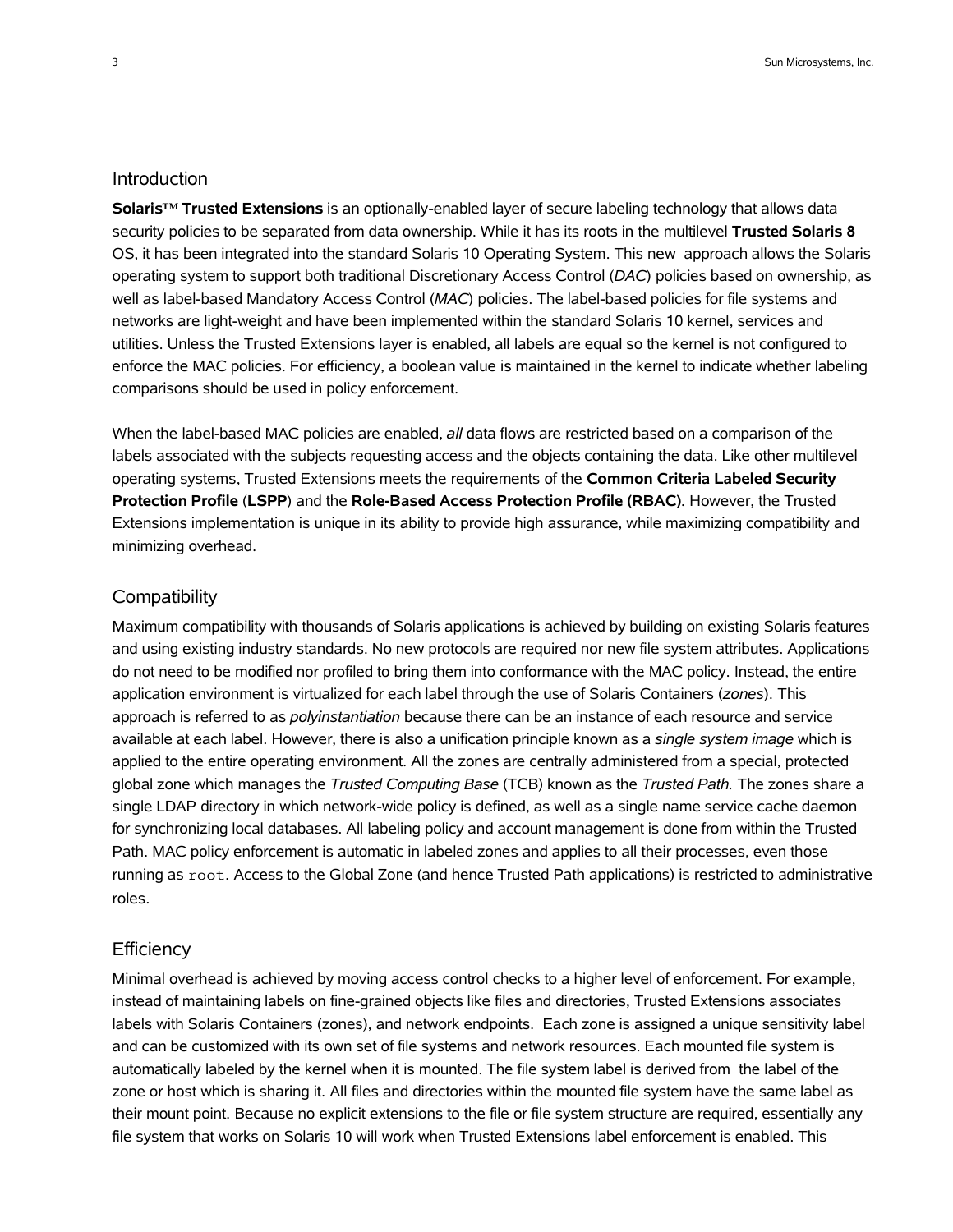includes Sun issued file systems such as UFS, ZFS, SAM-FS and QFS as well as third-party file systems.

Processes are uniquely labeled according to the zone in which they are executing. All processes within a zone (and their descendants) must have the same label, and are completely isolated from processes in other zones. Unlike other virtualization technologies, there is no performance penalty for executing within a zoned environment as there is no emulation required for a Container. Labeled zones can be instantiated quickly by cloning a copy of a default zone. Disk usage is minimized by sharing immutable instances of most system files and by utilizing copy-on-write technology for the rest.

### File System MAC Policy

A zone's local file systems are only writable at the zone's label, but can be shared with labeled zones via loopback or NFS mounts. Loopback mounts are used between zones running on the same host, and multi-level NFS is used for access between hosts. File systems that are shared by all zones on a system are always mounted read-only. This policy provides both confidentiality and integrity protection. Such file systems are assigned the lowest administrative label, ADMIN\_LOW. Similarly, file systems imported from lower-level zones are assigned the label of the zone with which they are shared.

File sharing between sets of Trusted Extensions systems using NFS can be symmetric. Corresponding zones on each system (with matching labels) can have read-write access to each other's shared file systems. Zones which dominate (have higher labels) than the owning zone can be granted read-only access (depending on per-zone policy settings).

Writing up to higher-level regular files is not possible because such files are never visible within a labeled zone. However, writing up is possible using named pipes which are loopback mounted into higher-level zones. This unidirectional conduit is useful for implementing one-way guards and for tamper-proof logging.

The following is an example of the labels assigned to the mount points in a zone called needtoknow, whose label is CONFIDENTIAL : NEED TO KNOW**.** It dominates two zones, internal and public.

| <b>Mount Point</b> | <b>Access</b> | <b>Sensitivity Label</b>                                   |
|--------------------|---------------|------------------------------------------------------------|
|                    | Read/Write    | CONFIDENTIAL : NEED<br>TO KNOW                             |
| /kernel            | Read Only     | ADMIN LOW                                                  |
| $\sqrt{1ib}$       | Read Only     | ADMIN LOW                                                  |
| /opt               | Read Only     | ADMIN_LOW                                                  |
| /platform          | Read Only     | ADMIN LOW                                                  |
| $/s$ hin           | Read Only     | ADMIN LOW                                                  |
| $\sqrt{usr}$       | Read Only     | ADMIN LOW                                                  |
| /var/tsol/doors    | Read Only     | ADMIN LOW                                                  |
| /tmp               | Read/Write    | CONFIDENTIAL<br>NEED<br>KNOW<br>TO<br>$\ddot{\phantom{0}}$ |
| /var/run           | Read/Write    | CONFIDENTIAL<br>NEED<br>KNOW<br>TO.<br>$\ddot{\cdot}$      |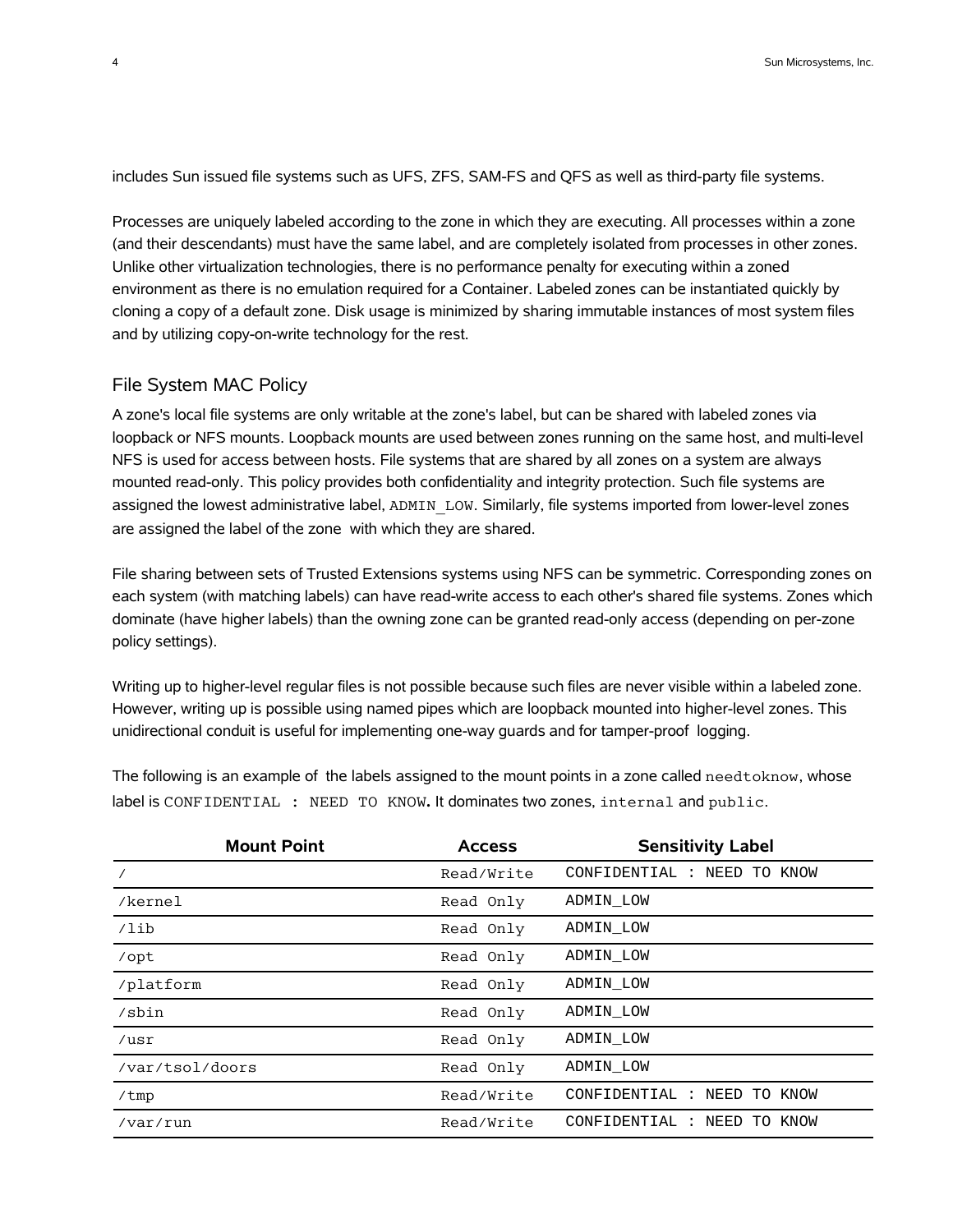| <b>Mount Point</b>                          | <b>Access</b> | <b>Sensitivity Label</b>         |
|---------------------------------------------|---------------|----------------------------------|
| /home/gfaden                                | Read/Write    | CONFIDENTIAL : NEED TO KNOW      |
| /zone/public/export/home/gfaden             | Read Only     | PUBLIC                           |
| /zone/internal/export/home/gfaden Read Only |               | CONFIDENTIAL : INTERNAL USE ONLY |

*Table 1: Labeled mount attributes*

To prevent configuration errors and to simplify system administration, there are no interfaces for specifying the labels of mount points. Instead, the kernel determines the labels of all mount points based on host and zone labels, and ensures that the MAC policy is correctly implemented.

# Configurable Zone Privileges

By default each labeled zone is completely isolated from all other labeled zones because their labels are required to be unique. No process in a zone can view or signal processes running in other zones. There are no privileges available for any process in a labeled zone to write to lower-level files. However, such policies as reading from files in lower-level zones, exporting directories to higher-level zones, and moving files into higherlevel zones can be enabled by specifying the privileges available to each zone when it is booted<sup>1</sup>.

Privileges available to a zone can, in turn, be assigned to processes in the zone. However, a zone's privilege limit is an upper bound that applies to all processes (even root-owned) that are run in the zone. All policies which affect multiple zones, such as sharing of directories, are administered via the Trusted Path.

# Label Ranges and Sets

Labels consist of hierarchical components called classifications (or levels) and a non-hierarchical components called compartments (or categories). The mapping of names to classifications and compartments is specified in a database which is private to the Trusted Path. The internal structure of labels is deliberately opaque to users and applications and might change in a future release. At least 256 classifications and 256 compartment bits are supported.

When two labels are compared, the first label can be greater than, less than, equal to, or disjoint from the second label. Classifications are compared as integers, and compartments are compared as bit masks. Labels are disjoint when each contains at least one compartment bit which is not present in the other.

A label range can be specified by an upper bound (called a clearance), and a lower bound. Administrative roles can use the Trusted Path to assign label ranges to users, network attributes, workstations, and allocatable devices.

1 The policy for reading down is configurable because it is not always appropriate. For example, it could result in processes at a higher level executing lower-level applications which manipulate the higher-level data. One way to mitigate that risk is to configure the zone without the privilege to do read down mounts. An additional way is to specify the noexec mount option for lower-level mounts.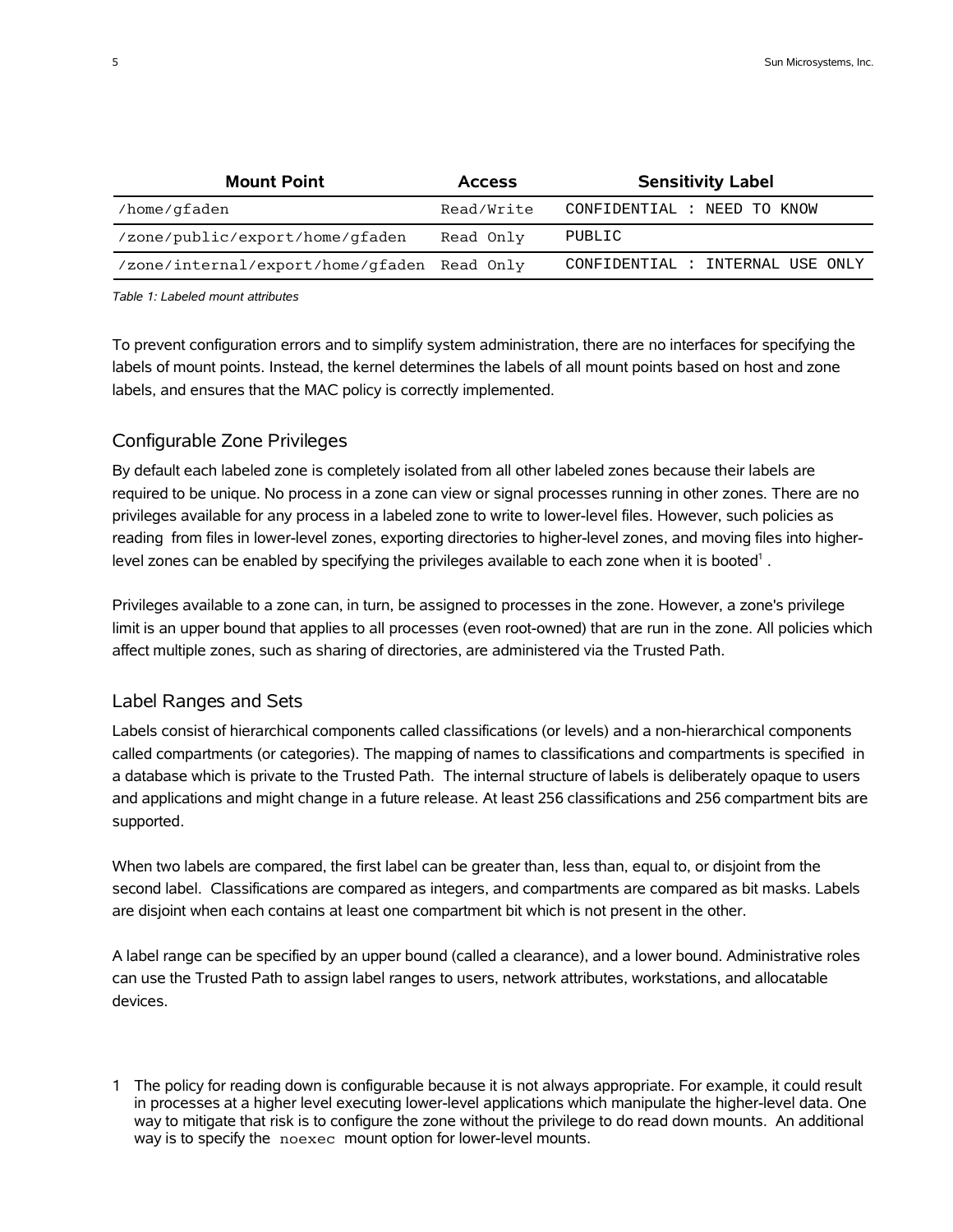# Network Labeling

As in previous versions of Trusted Solaris software, remote hosts can be single level or multilevel. Single level hosts have an implicit label assigned to them based on their network or IP address. Non-label aware systems, such as workstations running Microsoft Windows™, are assigned a specific label for communications purposes. Multilevel hosts are trusted to operate at a range of labels, and explicitly specify the label of every network packet when communicating with other trusted systems. Packet labels are specified using the Commercial IP Security Option (CIPSO) which encapsulates a sensitivity label as an IP option. CIPSO is specified in the FIPS 188 Standard and is supported by Trusted Solaris 8 and other labeled systems.

When specifying the labeling policy for network attributes, both label ranges and sets of disjoint labels can be enumerated. This ability to precisely define the labeling policy is required to support various multilevel configurations including guards, NFS servers, Sun Ray servers, name servers, print servers, workstations, and high-assurance grid computing. An administrator can also assign a label range to a router even if the router does not interpret labels. Although zones have unique labels, specific multilevel services can be configured for each zone.

The network attributes database is maintained in an LDAP directory and shared by all trusted systems comprising a network of multilevel systems. IPsec can be used to authenticate the source IP addresses associated with incoming network packets. IPsec enforces integrity protection, and is used to encrypt data on multilevel networks.

# Multilevel Networking

Zones can be configured to share a single IP address, or they can be assigned unique IP addresses. Similarly, they can share the same physical network interface, or can be configured to use separate network interfaces. Both shared and per-zone IP addresses can be used concurrently, with different labeling policies for each IP address. Solaris Zones technology allows multiple zones to share a single network interface through the use of virtual interfaces.

Sharing of IP addresses is possible in Trusted Extensions because each packet is implicitly or explicitly labeled. When a packet is received, the kernel uses the label of the packet to determine the appropriate zone to which it should be delivered. Sharing a single IP address for all zones is convenient for workstations and laptops, especially when DHCP is used. This simplifies deployment into infrastructures with limited IP addresses.

Using per-zone IP addresses is required when separate networks are in use, and might be appropriate when multilevel services are being provided. To enable multilevel services, a database of multilevel ports is maintained via the Trusted Path. A multilevel port is a special kind of reserved port whose multilevel semantics are administratively controlled. For each IP address, a range of labels, as well as explicit labels outside of that range can be configured for use by multilevel services. A privileged server can bind to a multilevel port using any IP addresses that are assigned to the server's zone. The server can receive requests at these labels and reply to any request. For multilevel TCP services, the reply is automatically sent using the label of the request without requiring any special programming in the server. For multilevel UDP services, the server must set a socket option to indicate the label of the reply. In either case, the server can query the kernel to determine the label of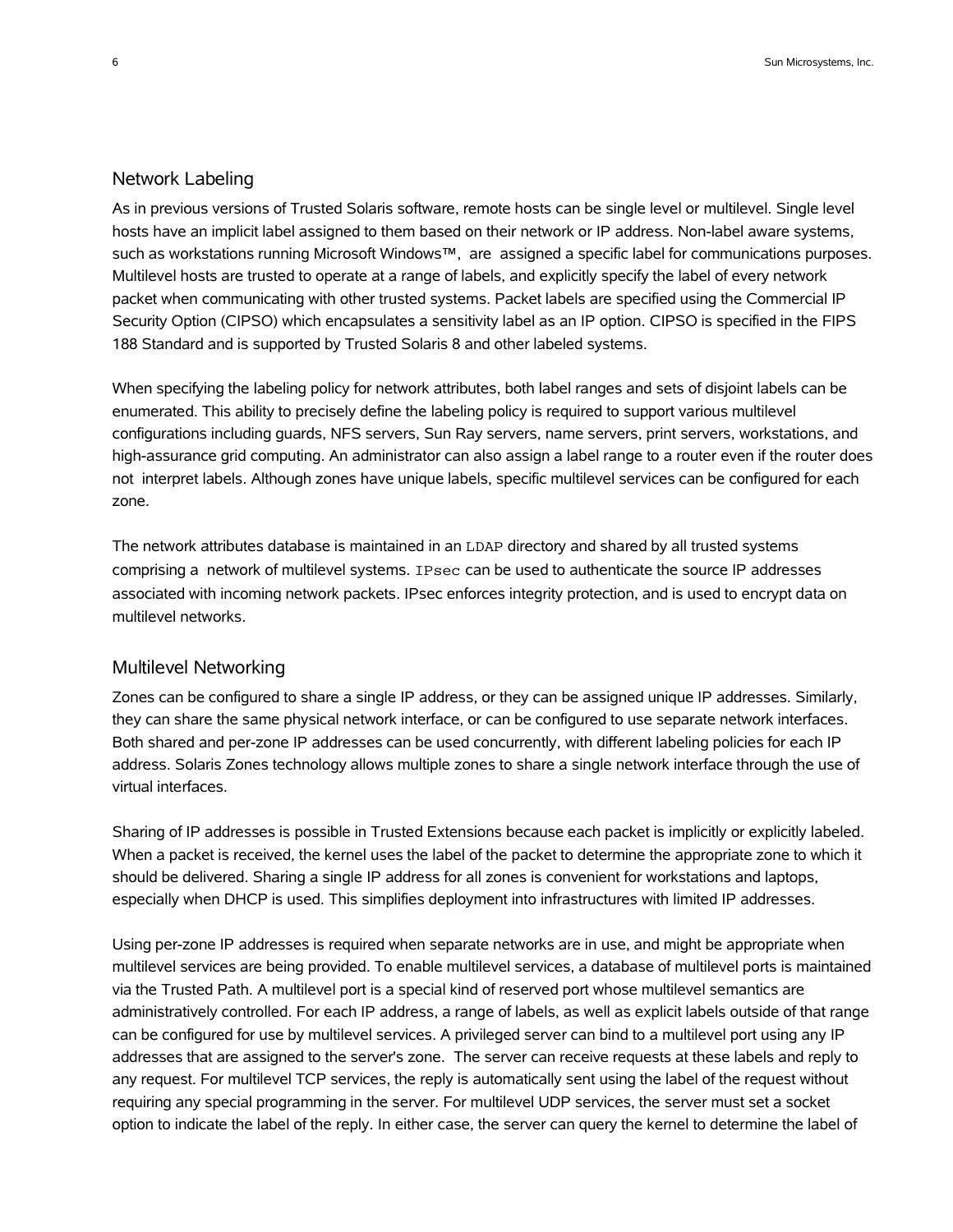each request and then restrict the reply accordingly.

The following block diagram shows some typical network paths that can be administratively configured.



*Figure 1: Multilevel networking data paths*

# Multilevel Services

By default Solaris 10 with Trusted Extensions enables the following multilevel services :

- X11 Window System
	- Common Desktop Environment
	- Java Desktop System
- Printing
	- Internet Protocol Printing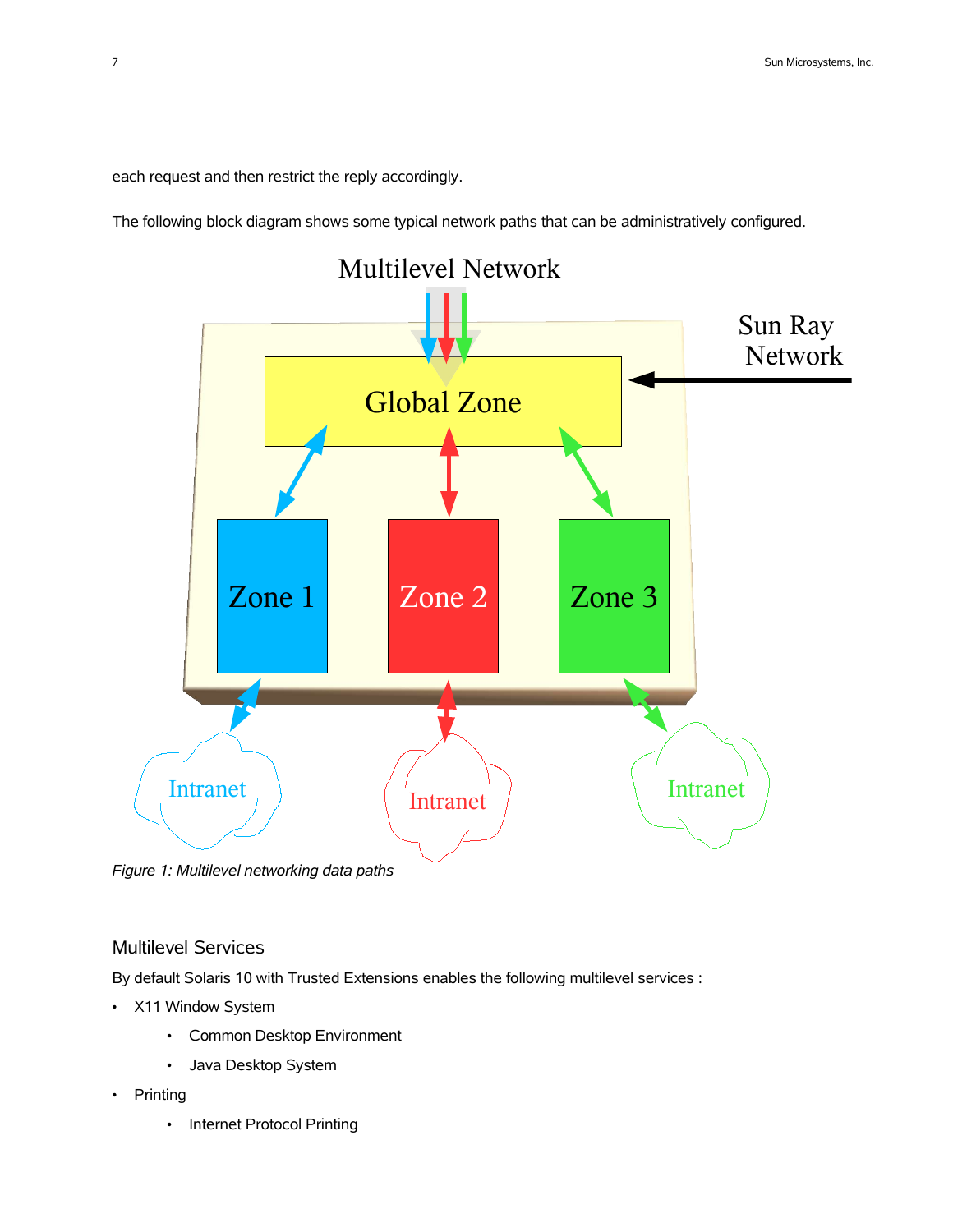- BSD Protocol Printing
- Network File System
- Sun Directory Server
- Label Translation Service
- Name Service Cache Daemon

All other services are polyinstantiated in each zone. However, additional multilevel services such as Web Servers and Secure Shell can be enabled administratively via the Trusted Path.

#### Multilevel Desktop Sessions

Users can log in via the Trusted Path and can be authorized to select their multilevel desktop preference (CDE or JDS). Once authenticated they are presented with an option to select an explicit label or a range of labels within their clearance and the label range of their workstation or desktop unit. The window system initiates a user session in the zone whose label corresponds to the user's default or minimum label.

The window system provides menus for interacting with the Trusted Path to change the label of the current workspace or to create additional labeled workspaces. For each selected label, the window system starts another user session in the corresponding zone. All of these user sessions run concurrently and are subjects of the user's identity that was established during the initial authentication. Each window is visibly labeled according to the zone or host with which it is associated. Although users can simultaneously interact with windows running in multiple zones, the applications themselves remain isolated.

Attempts to cut and paste data, or drag and drop files between clients running in different zone are mediated by the Trusted Path. Specific authorizations are required for upgrading or downgrading selections and files, and are prohibited by default. The following screen shot shows an authorized user interacting with the Trusted Path to upgrade a selection: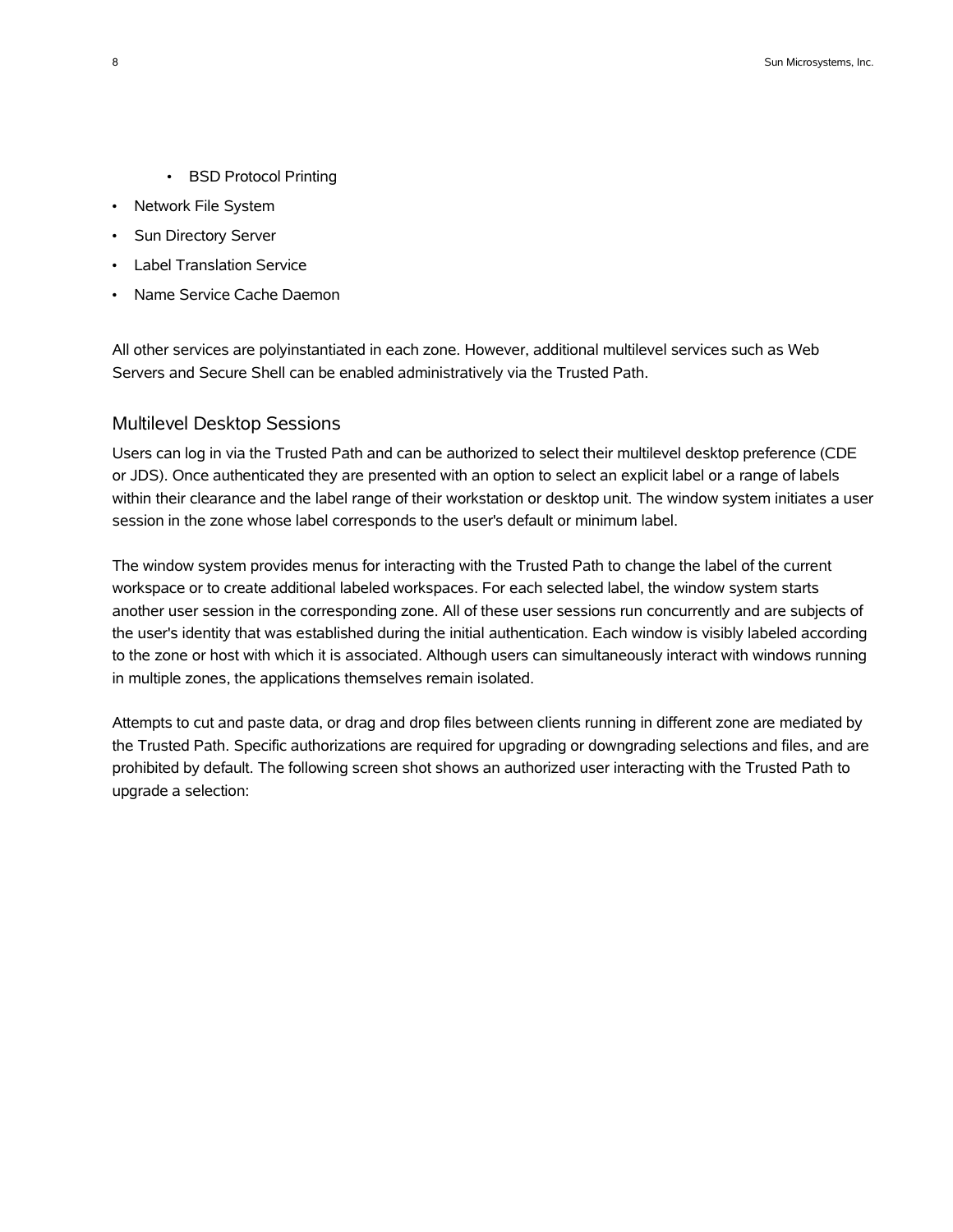

*Figure 2: Multilevel Cut and Paste in Trusted JDS*

#### Roles

By using the Trusted Path menu, authorized users can assume one or more roles which they have been assigned. For each assumed role a secondary authentication is required. Once authenticated, the window system creates a new administrative workspace for the role and starts another session. These administrative workspaces are protected from interference by untrusted X11 clients and non-role user logins. For roles who are cleared for all labels, their sessions are initiated as Trusted Path processes. Each role has a limited set of Role Based Access Control [RBAC] rights which restrict its access. Typically, two or more cooperating roles can be used to configure the system. For example, a system administrator role creates accounts and zones, while a security administrator assigns labels to them. Roles with sufficient rights can configure aspects of the MAC and DAC policies that apply to one or more zones

#### Devices

Devices represent a security threat because they can be used to import and export data from the system. In Trusted Extensions, removable media devices are administered through the Trusted Path menu. The window system provides a Trusted Path interface for device allocation which provides fine-grained access to specific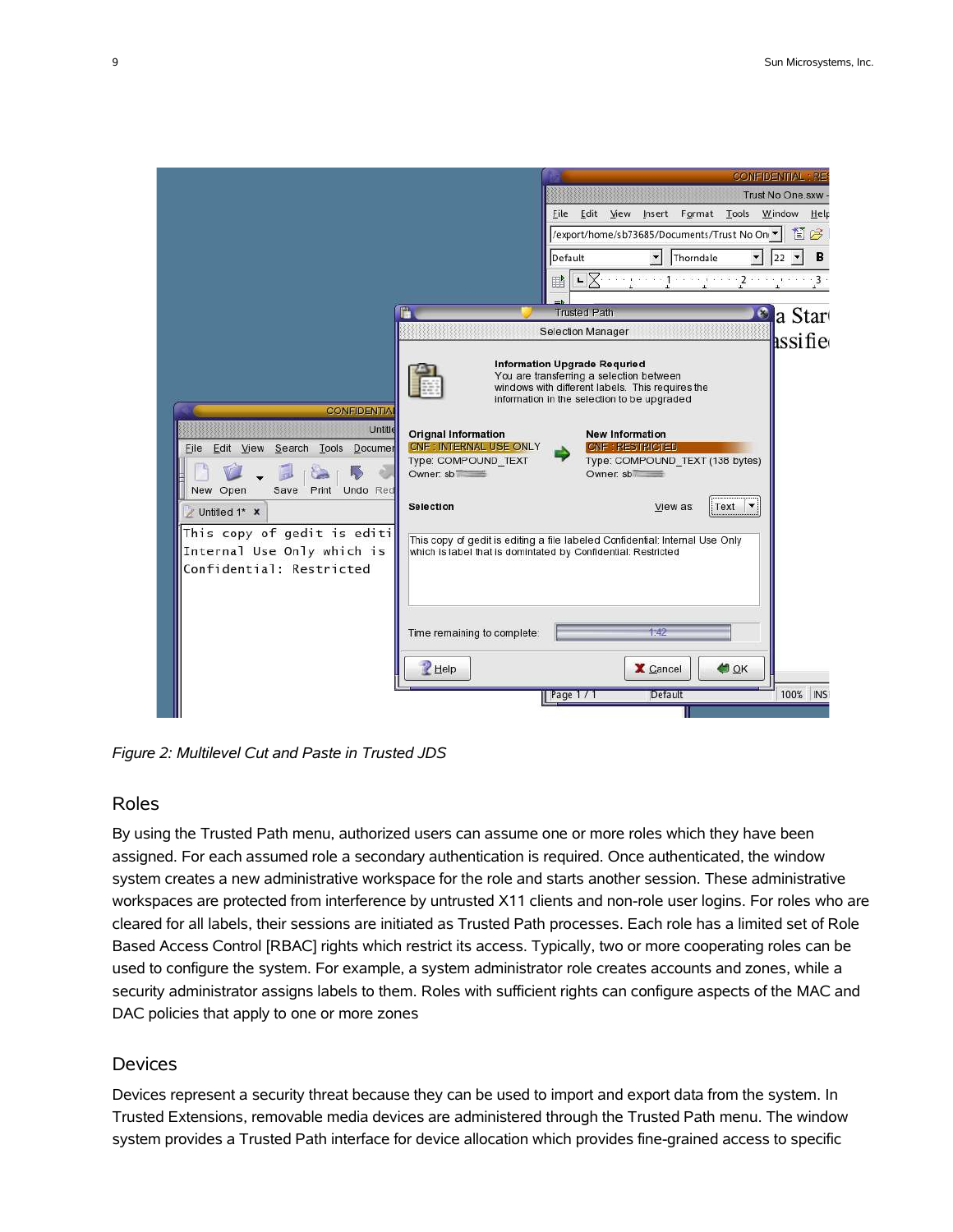devices based on user authorizations and label ranges. For example, a user can be authorized to allocate the audio system (speaker and microphone) at a single level. Hot pluggable devices such as USB flash memory drives are also managed by the Trusted Path user interface. An authorized user can request to have such devices mounted into a zone whose label is within the user's label range and the device's label range. As an extra security measure, the raw device is not available within the labeled zone. This capability protects the integrity of the mounted file system and prevents unauthorized access.

### Printing

Each printer is assigned a label range from which it will accept requests. Multilevel printers can accept jobs from labeled zones or remote hosts whose labels fall within their range. Each job can be encapsulated between reliably matching banner and trailer pages which indicate the label and handling caveats for the output. Each page can be automatically labeled with headers and footers corresponding to the sensitivity of the data.

### Auditing

Trusted Extensions audit records are compatible with standard Solaris OS. They include the labels of subjects and objects, and additional label-related events. The auditing system is configured via the Trusted Path and is transparent to users and roles running in labeled zones. The auditing system is robust and cannot be tampered with by processes running in labeled zones. Even processes with all privileges cannot observe the audit trail nor tamper with any records.

### Conclusion

Solaris Trusted Extensions builds on the security features in Solaris 10 in an upward compatible fashion. Users of Solaris 10 can enable Trusted Extensions by installing the Trusted Extensions administrative packages. Because it is built-into the Solaris OS, all of the latest Solaris functionality is supported by Trusted Extensions, and all hardware platforms are supported. The MAC policy is enforced automatically and transparently without requiring customized applications or complex application profiles that are difficult to deploy and maintain. This new approach makes it possible to deliver a cost-effective and interoperable system that simultaneously provides ease-of-use and a high level of information assurance.